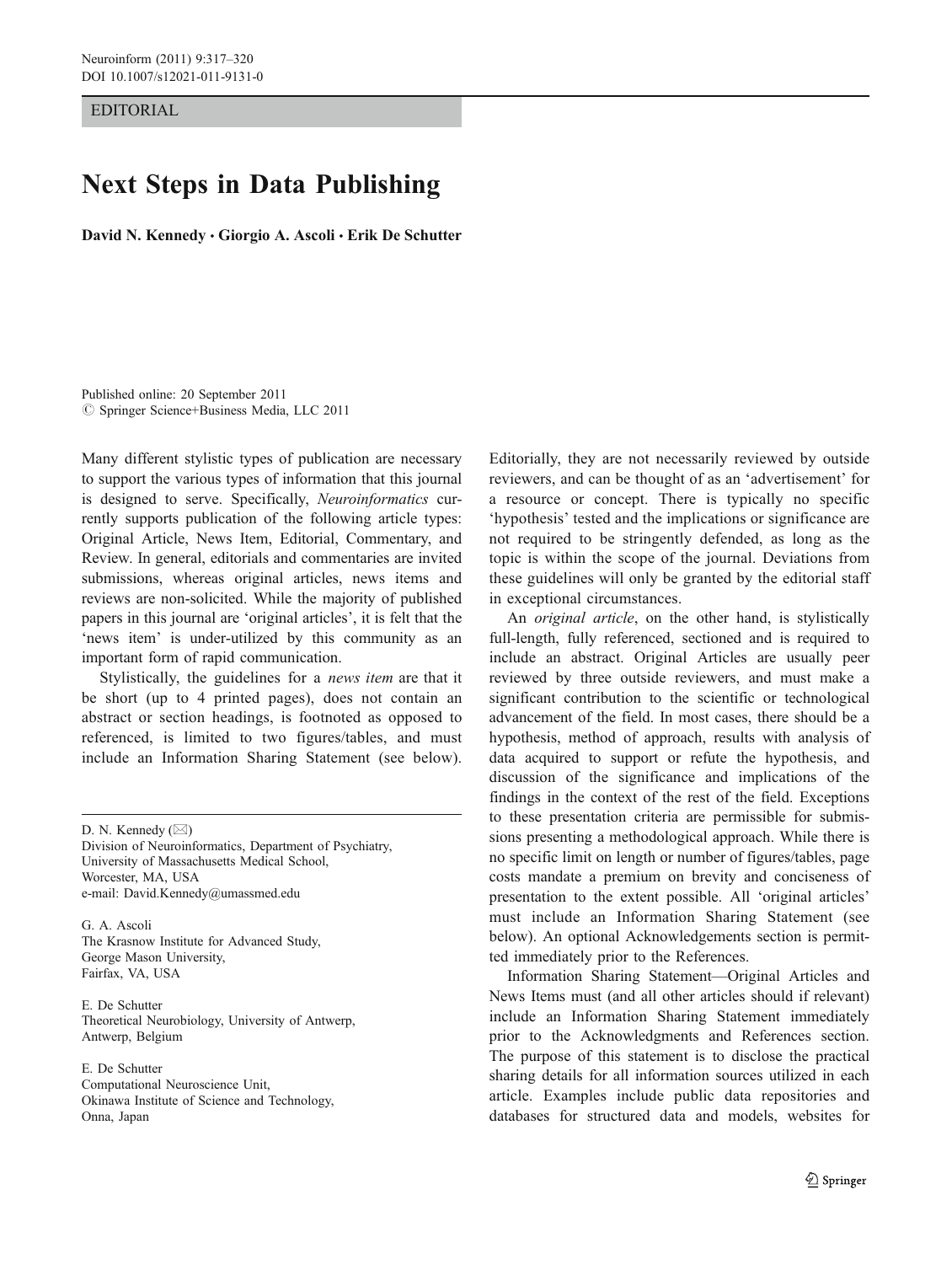software distribution and database schemas,  $etc.<sup>1</sup>$  The statement should make an explicit statement about if/how all resources utilized in this work can be accessed by the general public.

Enhanced Data Publication—A recent editorial by De Schutter in the pages of this journal discussed the topic of data publishing in scientific journals.2 In the current publication scenario, a data release does not necessarily fit well in the traditional original article format. This limitation has been well known in the neuroinformatics field and indeed is one of the premises on which this journal was founded; to specifically support description, dissemination, and advancement of the resources essential to the infrastructure of neuroscience. When articles are received for review that principally describe a data release, we, as editors, and our selected reviewers tacitly suspend our 'traditional' manuscript concepts and review the submission based upon the perceived impact and significance of the data release and the completeness and accuracy of its description.

Thus, in order to realize the vision<sup>2</sup> that promotes the primacy of the 'data' in the scientific endeavor (in contrast to the current primacy of the interpretation of data), we want to encourage and strengthen the abilities of this journal to support the publication of high quality, richly reusable, fully described data through consideration of a new 'Data Original Article' publication format. We invite feedback from the community on this format as we move towards adoption of this new publication type.

One of the issues underlying a data-based publication, and the premise that the data described is publicly available, is where and how to host the data. Journals are not, of course, databases or likely to evolve into large-scale data storehouses. Thus such data publications should represent a collaborative connection between a data repository and a journal publication. While this journal has always promoted data sharing for data reported in its publications, the Data Original Article for a data release is a chance to turn the emphasis more in the sharing direction. In other words, the current sharing policy could be roughly translated as: "If you publish an article in this journal, we strongly recommend that you share the data somewhere". The rough policy statement behind the 'Data Original Article' concept could be stated as: "If you are sharing your data, we can reduce the barriers to publishing it". This is not only beneficial to the data collectors, but also beneficial to the data hosting operation in that it promotes both contribution to and use of its data resources.

There are myriad types of data that can, and should, be shared; and there are numerous existing data stores, tailored to specific subsets of these data.<sup>3</sup> Currently, data sharing tends to be retrospective and haphazard. Of the entire set of 'data' that is collected in support of neuroscience research, only a miniscule fraction is captured, in its raw from, in any sort of data store. Advancing the publication value of data collection itself, and promoting data sharing through data publication, we can exert a 'positive pressure' towards even more active data sharing and dissemination. Data store maintainers should embrace, adopt, promote and facilitate the active coupling of data deposition in a specific store with data publication, and their recommendations for publication will be actively sought. Indeed, the domain specificity of the data store provides provides a first level of curation and identification of datasets that are likely to be ready for the publication process as well as the minimum data requirements for publication.

The next substantial issue is related to how data descriptions should be reviewed. The criteria for the publication of public sharing and reuse of data should focus on the following domains:

## **Data Description**

– Why were the data collected? Data are not collected in a vacuum. In all cases, there is some overarching reason for collection of a specific set of data, and hence some hypothesis that was envisioned that the data would shed light upon. A prior hypothesis is essential in order to assess the utility and completeness of a data collection for specific purpose, but the initial hypothesis does not necessarily limit the future questions that can be asked and answered with the data. As an example, data that are collected to assess the relationship between the structure of the planum temporale and language would be expected to have a structural and language component to the assessment<sup>4</sup>; lacking one or the other would render the data incomplete to answer the proposed question. This does not, however, mean that a data set supporting only the structural assessment of the planum temporale would not be of value to the community, only that the data support a different

<sup>&</sup>lt;sup>1</sup> Kennedy, D. N. (2004). Barriers to the socialization of information. *Neuroinformatics*,  $2(4)$ ,  $367–368$ .

 $<sup>2</sup>$  De Schutter, E. (2010). Data publishing and scientific journals: the</sup> future of the scientific paper in a world of shared data. Neuroinformatics, 8(3), 151–153.

<sup>3</sup> Examples include: Halavi, M., et al. (2008). NeuroMorpho.Org implementation of digital neuroscience: dense coverage and integration with the NIF. Neuroinformatics, 6(3), 241–252; Laird, A. R., Lancaster, J. L., & Fox, P. T. (2005). BrainMap: the social evolution of a human brain mapping database. Neuroinformatics, 3(1), 65–78; Marcus, D. S., et al. (2007). The Extensible Neuroimaging Archive Toolkit: an informatics platform for managing, exploring, and sharing neuroimaging data. Neuroinformatics, 5(1), 11–34; Biswal, B. B., Mennes, M., Zuo, X. N., et al. (2010). Toward discovery science of human brain function. Proceedings of the National Academy of Sciences of the United States of America, 107(10), 4734-4739.; etc.

 $^{4}$  Zheng, Z. Z. (2009). The functional specialization of the planum temporale. Journal of Neurophysiology, 102(6), 3079–3081.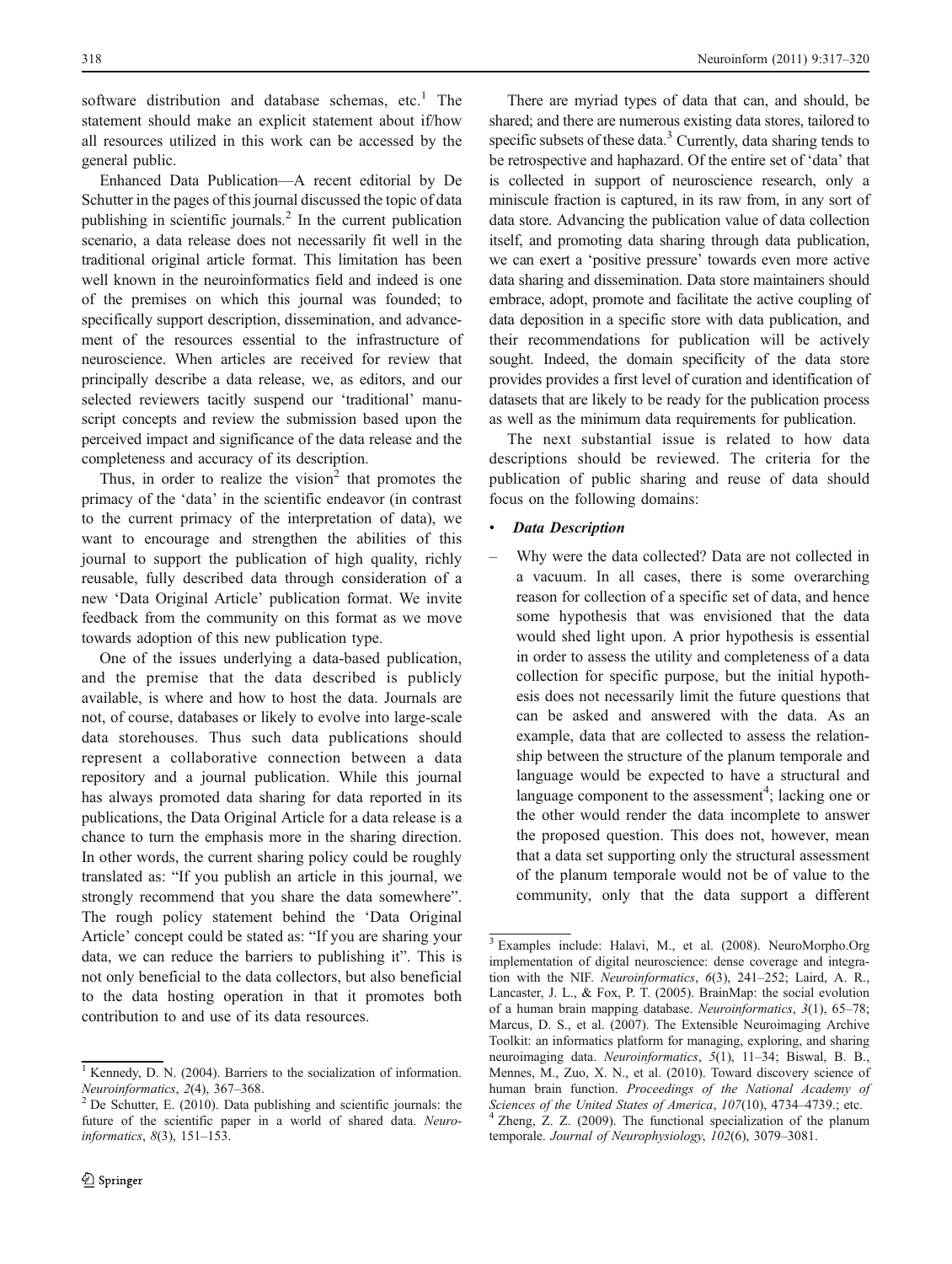question, and the presentation of the data to the community should be couched in a different fashion.

- How were the 'raw' data collected? In principle, a data release may contain both 'raw' and 'derived' sets of measures. An argument can be made, however, that the scope of a data release should be as fine-grained as possible since the potential independent uses of the data may require different starting points. This implies that a set of brain MRI data acquired, for example, to assess brain volume over the course of development may warrant an independent release of the 'raw' image data, as well as a release of the derived brain volume segmentation data, since the later may be subject to numerous interpretations and techniques related to its derivation. If bundled together in one release, the citation trail becomes muddled with discussion about what part of the release (the raw data or derived data) was the source material for a subsequent study. In the case of numerous derived data releases of similar scope that originate from a single 'raw' data release, the relative future impact of the different derivations is easily assessed through the development of the citation pattern of the resultant data articles. Collection details must include acquisition and sample/subject details. Sufficient details must be provided that enable the reader to believe that they could, given the time, resources and inclination, collect a comparable data set. An assessment of 'completeness' is predicated on the intent of the hypothesis, as introduced above, and the acquisition must be described in a fashion that supports such an assessment.
- How are derived measures created? When a release includes derived measures, a detailed methodological description of how the 'raw' data is transformed to generate the 'derived' data is required. This is a great opportunity to expand upon detailed analysis procedures, including provenance, in a fashion that is almost completely ignored in conventional articles.<sup>5</sup> Exact software versioning, parameter sets, pipelines and workflow descriptions, execution environment, etc. are examples of important factors that ultimately impact the reproducibility, and hence validity, of the analysis. The question reviewers should ask themselves is, "Given the data source and the processing description, can I get to the same derived result as presented here?"
- How to access the data. Part of the data description must include details regarding how to access the data. As the data itself is hosted remotely from the data article, a description of the access process, any permissions, license requirement, costs, other barriers, etc. should be fully disclosed. There may be valid reasons that access to the

data is not completely free and unrestricted, and that should not preclude its publication; however, the barriers and restrictions must be disclosed and justified $1$ .

– Repository sustainability. What is the prognosis that the data will remain available in the future? Assessment should include the stability and robustness of the repository.

## Data Assessment

– Quality—Disclosure of the data and its acquisition details are not, however, sufficient. The intent of data publication and sharing is, of course, data reuse. Data reuse is predicated on data quality. So, in order to facilitate reuse, it is important that data 'quality' metrics are provided for each data release. Note that this is not so much to act as the data quality police and set arbitrary thresholds for publication, but rather to make sure that future end users have the ability to elect to use specific data, or not, based upon relevant quality metrics. Of course, data with better quality metrics in general will be preferred, but it is impossible to state at time of publication what minimum quality may be of use to future processing and questions. Another confound is that there is typically no singular quality metric that is sufficient for all anticipated applications of the data. The authors, and the reviewers, must consider carefully what set of metrics are most appropriate for the specific domain and class of data. The most important 'impact' for a data article is the extent of future use of the data, and this will be related to the matching of the data quality with the needs of potential reuse opportunities.

## Data Significance

- Discussion should review anticipated uses for the data. Data that has no conceivable use, of course, is of little value to document and release. Conversely, data that is amenable to many and diverse use cases will be highly valued, cited and rewarded.
- Discussion should review the relationship of the current release to other similar or related data. As most current scientific discovery is under-powered and underreplicated, there is a substantial value in providing a mechanism that supports the addition of comparable data to existing data reserves, as well as releases that establish new areas. The ability to augment existing data collections with new material keeps the releases vital, enhances the original investment in time and money expended for collection, and maximizes the value of new investment in data collection.

While one could imagine entire new journals devoted to data,<sup>6</sup> an alternative is to harness the capacity of the

 $\frac{5}{3}$  Mackenzie-Graham, A. J., et al. (2008). Provenance in neuroimaging. Neuroimage, 42(1), 178–195.

<sup>6</sup> [http://sites.google.com/site/beyondthepdf/,](http://sites.google.com/site/beyondthepdf/) [http://projects.iq.harvard.](http://projects.iq.harvard.edu/datacitation_workshop/) [edu/datacitation\\_workshop/](http://projects.iq.harvard.edu/datacitation_workshop/)